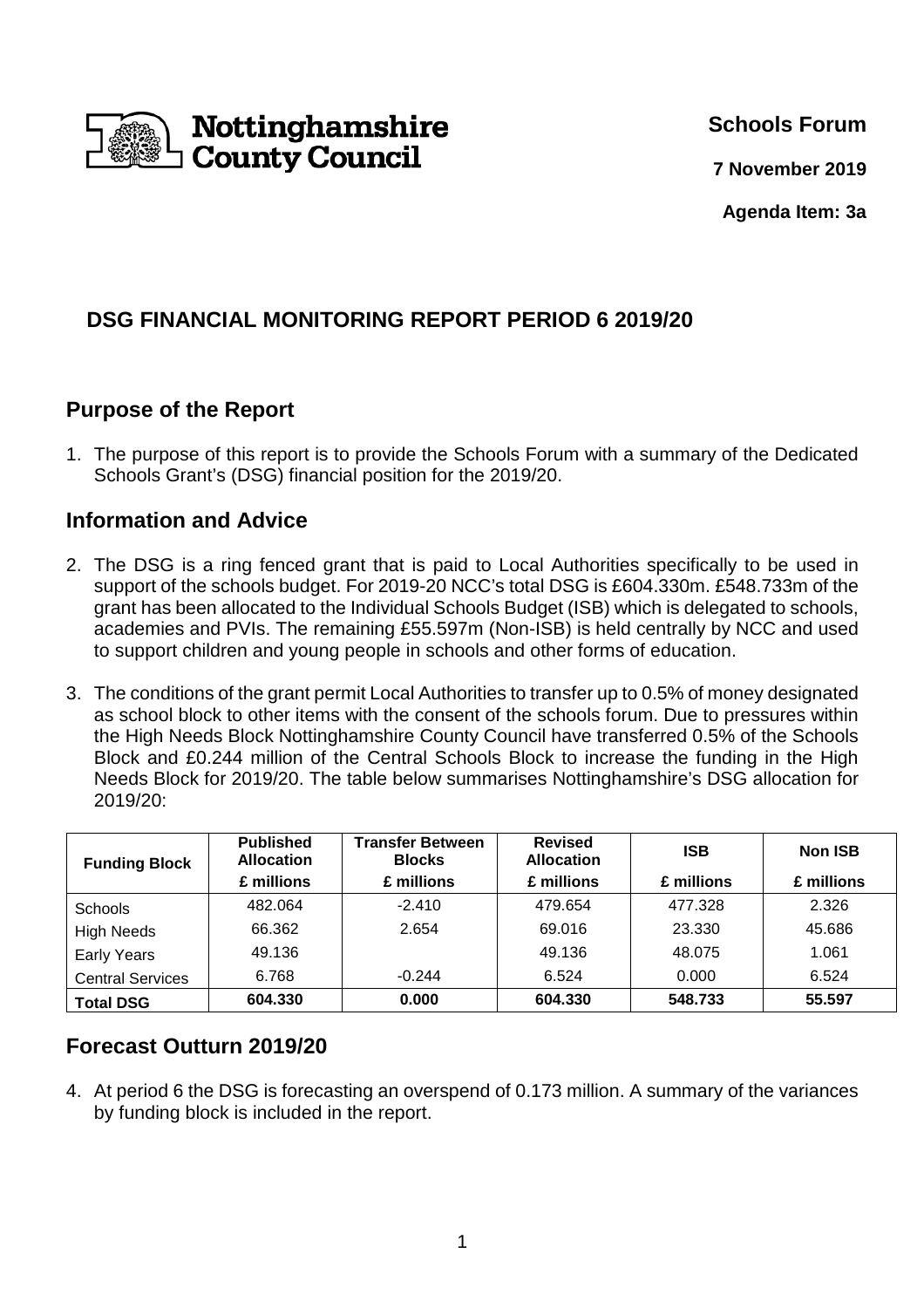| <b>Previous Variance</b> | <b>Funding Block</b>    | <b>Budget</b> | <b>Forecast Expenditure</b> | <b>Forecast Variance</b> |
|--------------------------|-------------------------|---------------|-----------------------------|--------------------------|
| £ millions               |                         | £ millions    | £ millions                  | £ millions               |
| 0                        | <b>Schools</b>          | 479.654       | 479.654                     | 0.000                    |
| 1.014                    | <b>High Needs</b>       | 69.016        | 70.528                      | 1.512                    |
| $-1.513$                 | <b>Early Years</b>      | 49.136        | 47.623                      | $-1.513$                 |
| 0.197                    | <b>Central Services</b> | 6.524         | 6.745                       | 0.174                    |
| $-0.302$                 | Total                   | 604.330       | 604.052                     | 0.173                    |

#### **Explanation of Significant Under and Overspends**

#### 5. High Needs Block £1.5 million overspend

**Appendix A** provides a full breakdown of the variances within the High Needs Block.

As detailed in paragraph 3, the High Needs Block has been increased for 2019/20 by transferring £2.654 million of funding from the Schools and Central Schools Services Blocks. If these transfers had not taken place then the High Needs Block would have a forecast overspend of £4.166 million for 2019/20

#### 6. Early Years Block £1.5m underspend

The forecast for 2019/20 has been calculated by Children and Families Finance and is based on the trend in termly pupil number fluctuations continuing from 2018/19 into 2019/20.

This underspend is forecast due to the fluctuations in the number of 3 & 4 year old places (Universal and Additional) being funded by the Early Years Block in each term of the year.

For 2019/20 the funding received by Nottinghamshire was based on the number of children recorded on the Jan 2019 and Jan 2020 censuses.

Funding = 
$$
5/12
$$
 Jan 2019 +  $7/12$  Jan 2020

The payments made to providers are based on the number of children recorded on the termly school census or headcount return, this means that the number of places funded by the Early Years Block can fluctuate dramatically from term to term.

**Appendix B** illustrates the termly projection of the number of children that will receive funded hours based on trend data from 2017/18 and 2018/19. The forecast shows how the fluctuations in the number of funded children cause the forecast underspend to occur. The 'dip' in number of funded places that occurs in the Autumn term is due to eligibility i.e. more and more children become eligible for their entitlement throughout the academic year (three year olds are eligible the term after they turn three), before a large proportion enter schools in the Autumn term.

**In September the Schools Forum recommended that the Local Authority increase the basic hourly rate paid to providers of 3 & 4 year old childcare in 2019/20 by £0.10 per hour. This recommendation has been approved by the Local Authority and is currently**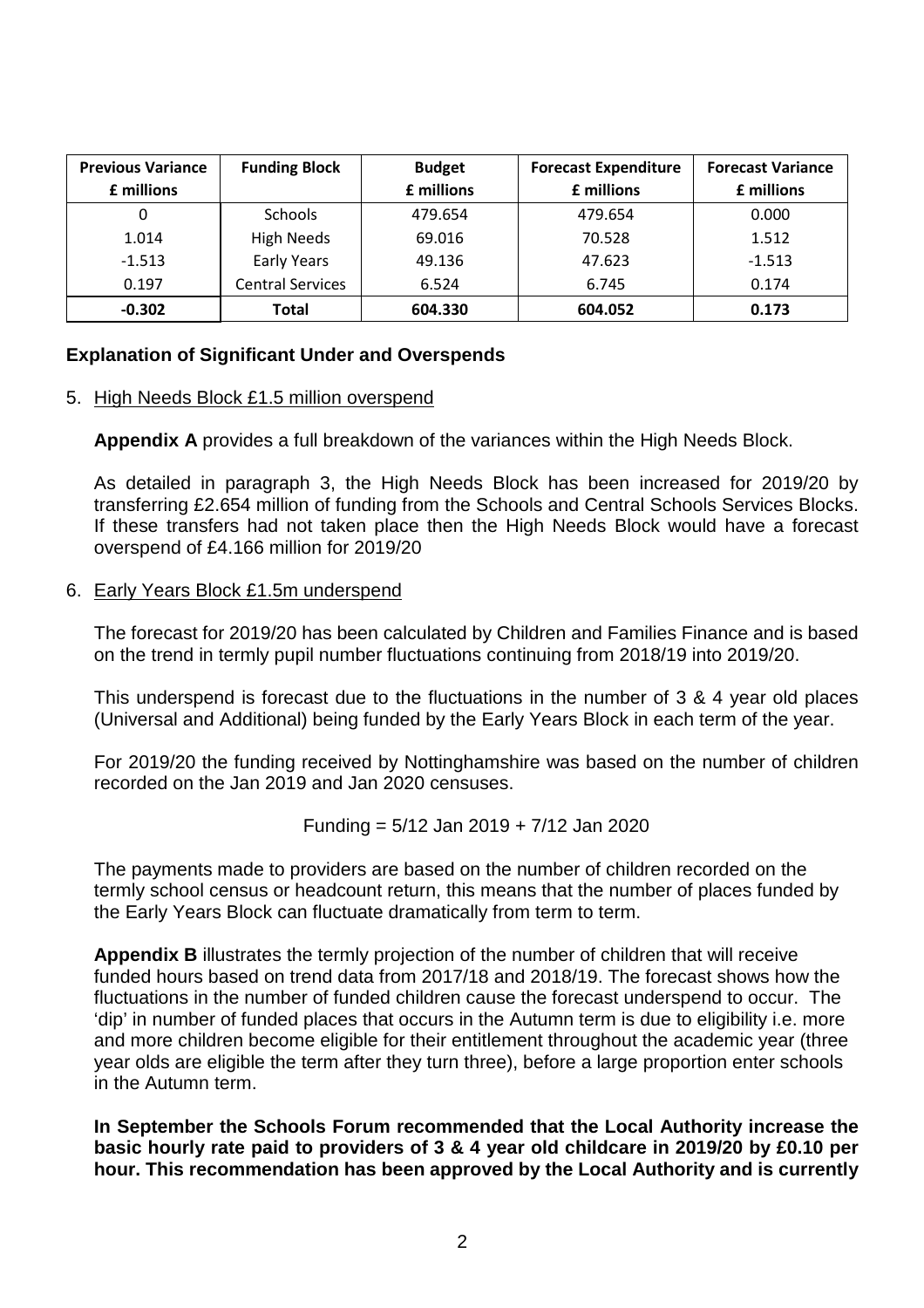#### **awaiting approval by the Secretary of State. If approval is given the underspend will reduce by £1 million.**

7. Central School Services Blocks £0.2 million overspend

The overspend is on the Educational Psychology Service. Due to grant regulations concerning the contribution to combined budgets, the funding for this service has not been increased since 2013/14 despite annual inflationary increases in costs.

#### **Use of the Schools (Non-ISB) Reserve**

- 8. The accumulated Schools (Non-ISB) Reserve was £4.632m at the beginning of 2019/20. Schools Forum agreed the carry forward of £0.156 million of underspends from 2018/19 to support services in 2019/20.
- 9. The Final allocation of the 2018/19 Early Years was announced by the ESFA in June 2019. Due to additional pupils being registered on the January 2019 Early Years census, this was £0.081 million higher than had been anticipated.
- 10. Based on the net effect of the in-year variances detailed in this report, there is currently a projected surplus of £3.384 million on the unringfenced Schools (non-ISB) Reserve for 2019- 20.

|                                                           | £ millions |
|-----------------------------------------------------------|------------|
| Opening Non ISB reserve (unringfenced) 01.04.2019         | 4.632      |
| 2018/19 carry forwards agreed by Schools Forum            | $-0.156$   |
| Forecast High Needs Block Overspend 2019/20               | $-1.512$   |
| Forecast Central Schools Services Block overspend 2019/20 | $-0.174$   |
| Forecast Early Years Block Underspend 2019/20             | 1.513      |
| Early Years hourly rate top up 2019/20                    | $-1.000$   |
| Early Years Block Adjustment 2018/19                      | 0.081      |
| Forecast Non ISB reserve (unringfenced) 31.03.2020        | 3.384      |

- 11. Nottinghamshire have retained £1.269 million of the 2019/20 'growth funding' allocated through the Schools Block of the DSG. This funding is allocated by the ESFA to allow LAs to fund additional pupils in new or growing schools and in year changes to pupil numbers that schools would not otherwise receive funding for. Due to uncertainty over the growth funding to be received in future years, NCC agreed with the Schools Forum to ringfence £1.269 to fund future growth.
- 12. The reserve can be used to support additional expenditure provided that the Schools and Early Years Finance (England) Regulations 2018 are complied with.
- 13. It may be used to support central school services block expenditure provided no spending limits are breached, for example the Combined Services budgets are restricted to historic commitments and require Secretary of State approval to add new commitments or increase expenditure on existing ones.